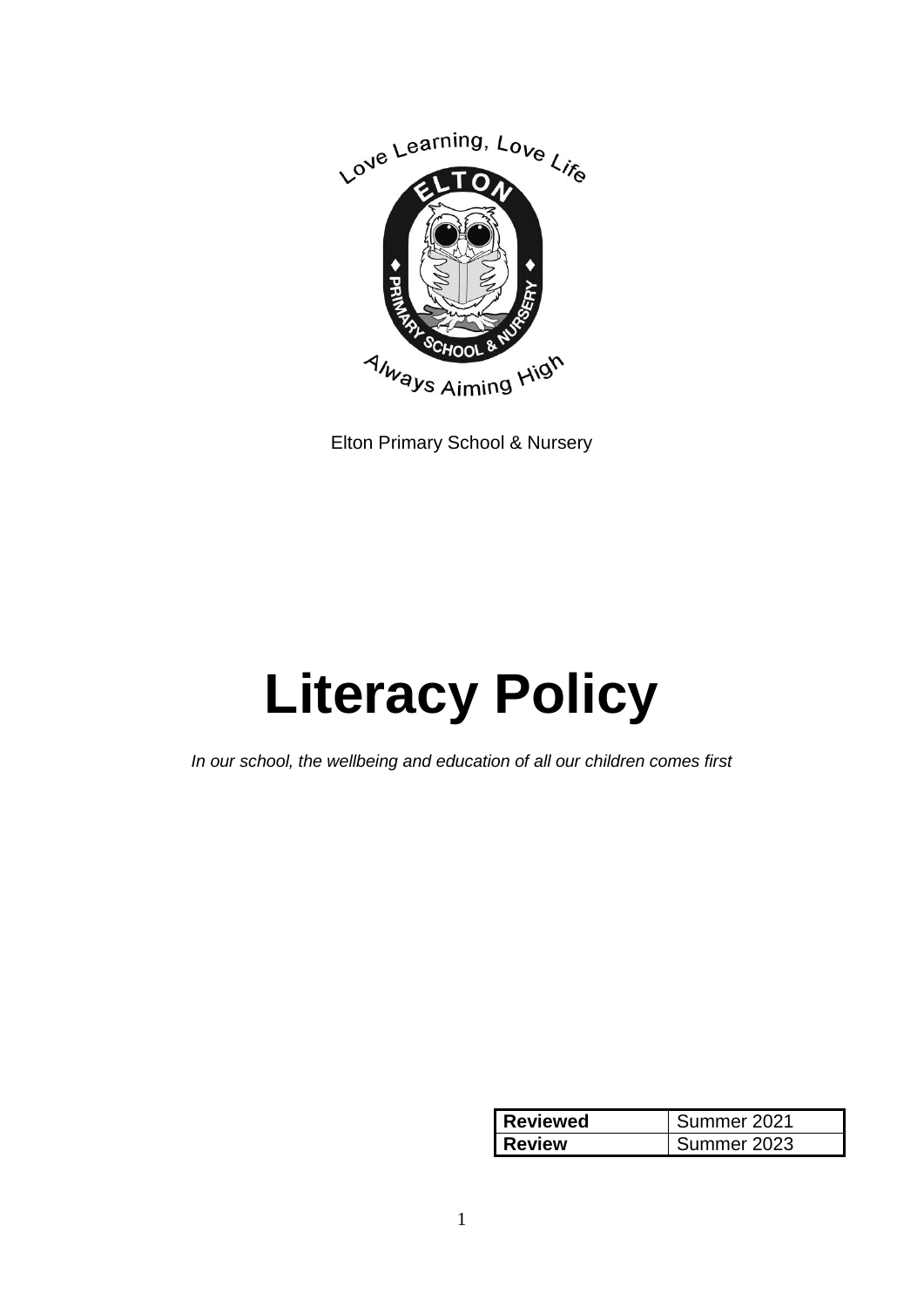# **Aims:**

The aims of teaching literacy at Elton Primary School are that every pupil should have the opportunity to:

- read easily, fluently and with good understanding
- develop the habit of reading widely and often, for both pleasure and information
- acquire a wide vocabulary, an understanding of grammar and knowledge of linguistic conventions for reading, writing and spoken language
- appreciate our rich and varied literary heritage
- write clearly, accurately and coherently, adapting their language and style in and for a range of contexts, purposes and audiences
- use discussion in order to learn; they should be able to elaborate and explain clearly their understanding and ideas
- are competent in the arts of speaking and listening, making formal presentations, demonstrating to others and participating in debate.

## *National Curriculum for English 2014*

# **Reading:**

## **Read Write Inc.**

Phonics is taught using the Read, Write, Inc. scheme from Nursery onwards, where pupils are taught to discriminate between different environmental sounds in readiness for reading. In the spring term of Nursery, children are introduced to Set 1 letter sounds from (the sounds of the alphabet). Throughout Reception and Year 1, pupils are taught Set 2 and 3 sounds (consonant digraphs, vowel digraphs and alternative vowel digraphs) and high frequency words through daily, 30- minute Phonics lessons. They then have a Guided Reading lesson using books that match the sounds taught in that session. Once children can decode reliably, the teaching of Reading is focused on comprehension. Comprehension skills are developed through pupils' experience of high-quality discussion with the teacher, as well as from reading and discussing a range of stories, poems and non-fiction. Pupils are encouraged to read widely across both fiction and non-fiction to develop their knowledge of themselves and the world in which they live, to establish an appreciation and love of reading, and to gain knowledge across the curriculum.

The yellow *Home Reading Diary* is a book that is taken home and used to record all the titles of books an individual has read. In addition, the qualified member of staff, parent or child signs to say the child has read.

#### **Pathways to Read**

The children not following the Read Write Inc. Phonics Programme, will have daily Pathways to Read lessons. These sessions feature high-quality texts and are engaging and purposeful, equipping the children with the key skills to move them through the reading process towards becoming competent and fluent readers. The programme follows a mastery approach in which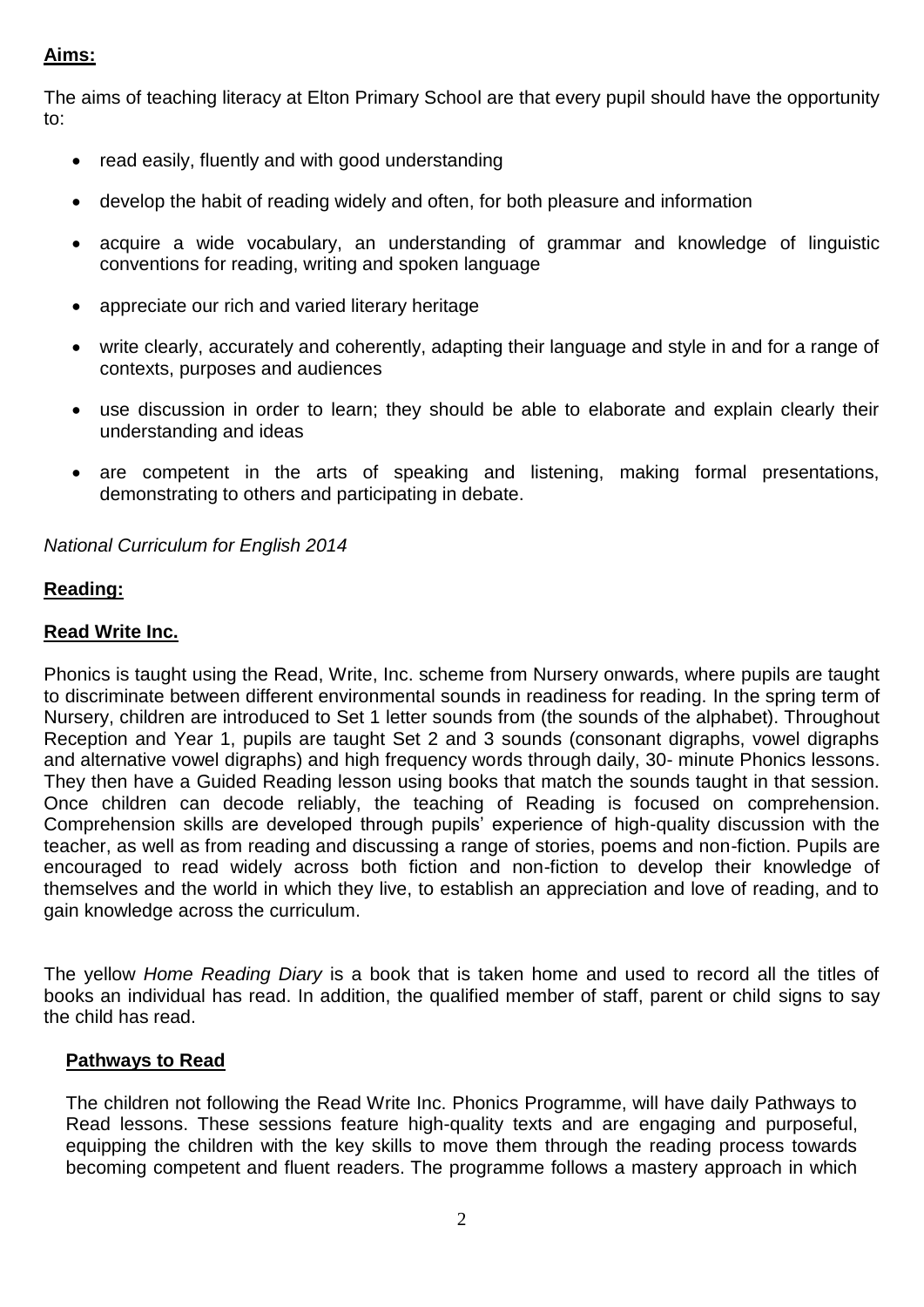children will learn the key skills of prediction, vocabulary development and retrieval. The scheme serves to promote a progressive development of reading skills across the school.

Each unit is linked to our Pathways to Write sessions and consists of six whole class reading sessions following the four-part structure:

- Predict
- Clarify vocabulary
- Read and retrieve
- Read and explain

Grouped reading sessions follow each whole class session with a mastery focus, with a specific focus on the mastery learning and providing pupils with the opportunity for discussion in smaller groups with an adult.

Follow on activities are provided following each grouped session for pupils to complete independently.

# **Writing**

We teach English using Pathways to Write, a scheme built around units of work which develop vocabulary, reading and writing skills through the mastery approach. The units are used from EYFS to Y6 and provide detailed lesson plans and resources, linked to high-quality texts to ensure engaging and purposeful English lessons. Effective teaching strategies to challenge greater depth writers are also included within each unit of work. In writing, we use two main components: transcription (spelling and handwriting) and composition (articulating ideas and structuring them in speech and writing). In addition, pupils are taught how to plan, revise and evaluate their writing. At Elton, we aim to provide opportunities for children to write as frequently as possible in other areas of the curriculum as well as opportunities for extended writing.

#### **Spelling, Grammar and Punctuation**

Pupils are taught age- appropriate spellings regularly throughout the week following the spelling guidance in the new National Curriculum. The teaching of grammar and punctuation is taught through the Babcock spelling programme from Year 2 through to Year 6.

#### **Spoken Language**

Spoken language features heavily in our school curriculum. Opportunities to develop understanding through listening and responding are planned into all lessons and are explicit on our medium and short term planning. All staff are trained in 'Philosophy for Children' (P4C) and therefore are given regular opportunities to speculate, hypothesise, discuss and explain their ideas with their peers.

#### **Presentation**

Pupils from Y1-6 are taught to join their handwriting using cursive script and from Y2 upwards, are expected to join their writing at all times. The English exercise books in years 1-6 all contain handwriting lines. Children will use these books until their teacher feels their cursive handwriting is of a good standard, they will then use lined exercise books. From Y4, pupils are expected to write using a pen. Some children in Y3 are permitted to use pen if the Y3 Teachers deems their handwriting to be at an appropriate standard. All children must set out their work using the presentation method referred to as 'DUMTUM' (date, underline, miss a line, title, underline, miss a line).